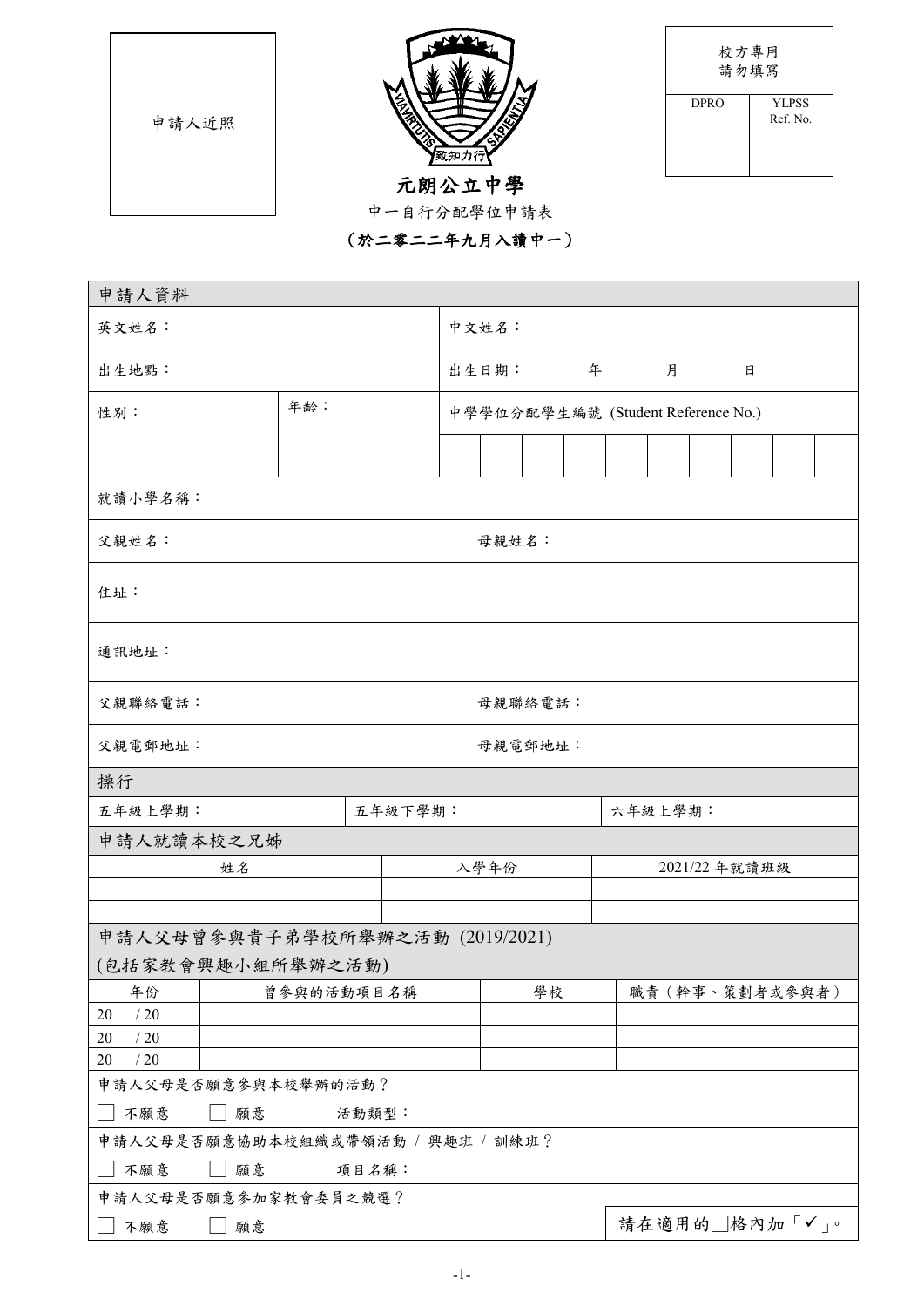### 小學五至六年級(31/12/2021 前)所獲獎項或證書

| 學術表現* | (包括小五及小六校內成績及有關學術的活動和成就) |          |
|-------|--------------------------|----------|
| 年份    | 項目                       | 證明文件副本頁碼 |
|       |                          |          |
|       |                          |          |
|       |                          |          |
|       |                          |          |
|       |                          |          |
|       |                          |          |
|       |                          |          |

|    | 非學術表現*(包括小五及小六課外活動、獎項和服務) |          |
|----|---------------------------|----------|
| 年份 | 項目                        | 證明文件副本頁碼 |
|    |                           |          |
|    |                           |          |
|    |                           |          |
|    |                           |          |
|    |                           |          |
|    |                           |          |
|    |                           |          |
|    |                           |          |

(\* 請按時間順序填寫) 如上列兩表不敷應用,請另附紙張書寫。

日期:

#### 個人資料收集聲明

- 1. 上述提供的資料將用於中一自行分配學位申請的相關事宜。
- 2. 如有需要,本校會把收集所得的個人資料向教育局查詢核實。
- 3. 你和貴子弟務必提供完整的相關個人資料。如有缺漏,本校可能無法辦理貴子弟的入學申請。
- 4. 根據《個人資料(私隱)條例》(香港特別行政區法例第 486章) 第 18 和 22 條,你可查詢及更 改個人資料,惟必須以書面向校長提出要求。
- 5. 本申請表的資料會於派位結果公佈後六個月內銷毀。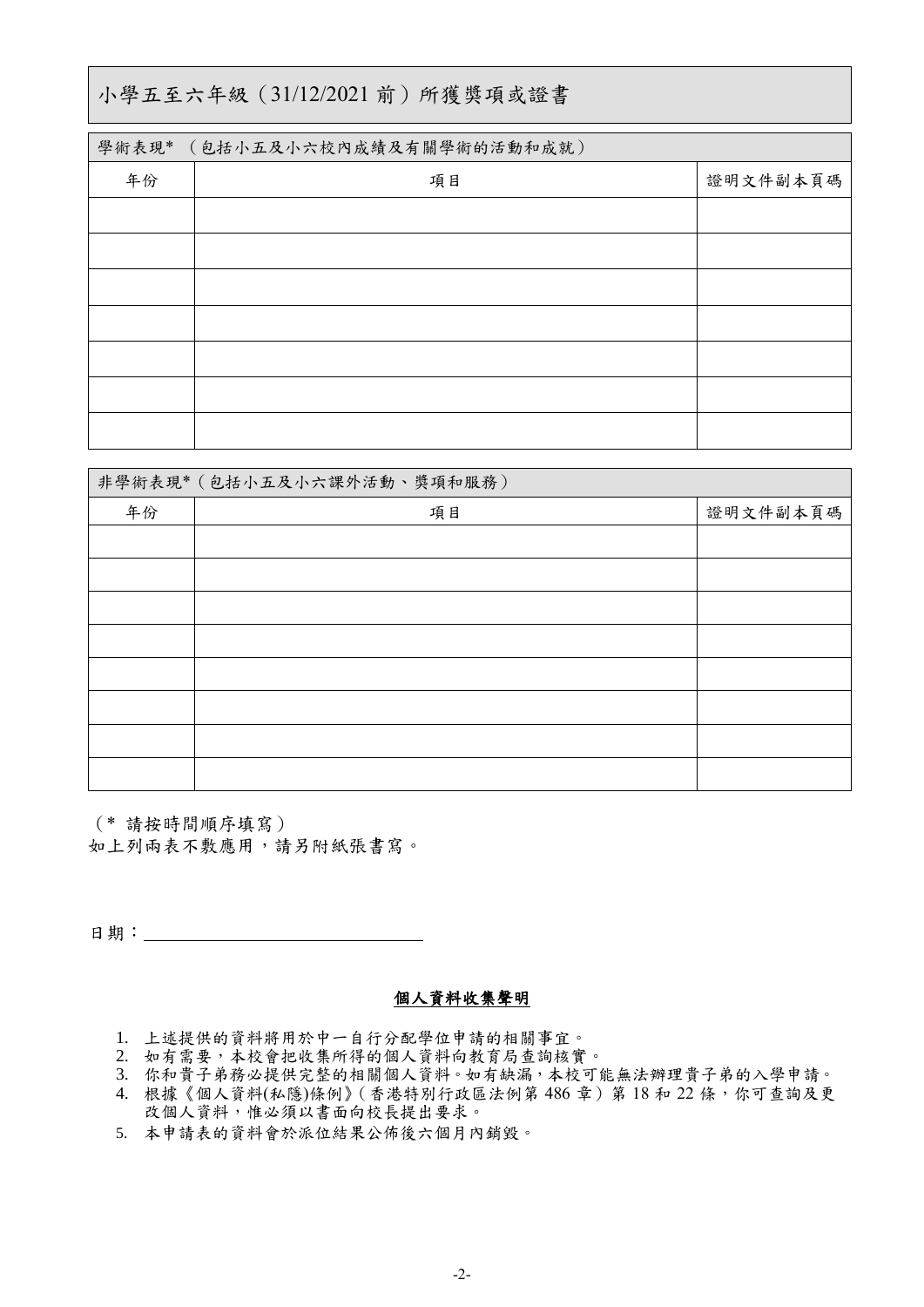| For Official Use Only |
|-----------------------|
| Do Not Write          |

| <b>Recent Photo</b> |
|---------------------|
| of Applicant        |



| <b>DPRO</b> | <b>YLPSS</b> |
|-------------|--------------|
|             | Ref. No.     |
|             |              |
|             |              |
|             |              |

# **Yuen Long Public Secondary School**

Application Form for Secondary 1 Discretionary Places

(For Admission to S.1 in September 2022)

| <b>Applicant's Personal Particulars</b>                                                           |                                                                                                                                                                             |                              |                                                            |  |  |                       |                                                     |                               |  |  |  |                                                       |
|---------------------------------------------------------------------------------------------------|-----------------------------------------------------------------------------------------------------------------------------------------------------------------------------|------------------------------|------------------------------------------------------------|--|--|-----------------------|-----------------------------------------------------|-------------------------------|--|--|--|-------------------------------------------------------|
| English Name:                                                                                     |                                                                                                                                                                             |                              | Chinese Name:                                              |  |  |                       |                                                     |                               |  |  |  |                                                       |
| Place of Birth:                                                                                   |                                                                                                                                                                             |                              | Date of Birth:<br>(DD/MM/YYYY)<br>$\sqrt{2}$<br>$\sqrt{2}$ |  |  |                       |                                                     |                               |  |  |  |                                                       |
| Sex :                                                                                             | Age:                                                                                                                                                                        |                              | <b>Student Reference Number</b>                            |  |  |                       |                                                     |                               |  |  |  |                                                       |
|                                                                                                   |                                                                                                                                                                             |                              |                                                            |  |  |                       |                                                     |                               |  |  |  |                                                       |
| Name of Primary School:                                                                           |                                                                                                                                                                             |                              |                                                            |  |  |                       |                                                     |                               |  |  |  |                                                       |
| Father's Name:                                                                                    |                                                                                                                                                                             |                              | Mother's Name:                                             |  |  |                       |                                                     |                               |  |  |  |                                                       |
| Residential Address:                                                                              |                                                                                                                                                                             |                              |                                                            |  |  |                       |                                                     |                               |  |  |  |                                                       |
| Correspondence Address:                                                                           |                                                                                                                                                                             |                              |                                                            |  |  |                       |                                                     |                               |  |  |  |                                                       |
| Father's Contact No.:                                                                             |                                                                                                                                                                             |                              |                                                            |  |  | Mother's Contact No.: |                                                     |                               |  |  |  |                                                       |
| Father's Email Add.:                                                                              |                                                                                                                                                                             |                              | Mother's Email Add.:                                       |  |  |                       |                                                     |                               |  |  |  |                                                       |
| Conduct                                                                                           |                                                                                                                                                                             |                              |                                                            |  |  |                       |                                                     |                               |  |  |  |                                                       |
| 1 <sup>st</sup> Term in P.5 :                                                                     |                                                                                                                                                                             | 2 <sup>nd</sup> Term in P.5: |                                                            |  |  |                       |                                                     | 1 <sup>st</sup> Term in P.6 : |  |  |  |                                                       |
| Siblings Studying in our school                                                                   |                                                                                                                                                                             |                              |                                                            |  |  |                       |                                                     |                               |  |  |  |                                                       |
| Name                                                                                              |                                                                                                                                                                             |                              | Year of Admission                                          |  |  |                       |                                                     | Level of study in 2021/22     |  |  |  |                                                       |
|                                                                                                   |                                                                                                                                                                             |                              |                                                            |  |  |                       |                                                     |                               |  |  |  |                                                       |
| Activities Participated Inside & Outside School by Applicant's Parents (2019/2021)                |                                                                                                                                                                             |                              |                                                            |  |  |                       |                                                     |                               |  |  |  |                                                       |
| (including activities organized by Parent-Teacher Association, or interest classes)               |                                                                                                                                                                             |                              |                                                            |  |  |                       |                                                     |                               |  |  |  |                                                       |
| Year                                                                                              | Name of Activities Participated                                                                                                                                             |                              | School                                                     |  |  |                       | Role (committee member · planner or<br>participant) |                               |  |  |  |                                                       |
| /20<br>20                                                                                         |                                                                                                                                                                             |                              |                                                            |  |  |                       |                                                     |                               |  |  |  |                                                       |
| /20<br>20                                                                                         |                                                                                                                                                                             |                              |                                                            |  |  |                       |                                                     |                               |  |  |  |                                                       |
| /20<br>20                                                                                         |                                                                                                                                                                             |                              |                                                            |  |  |                       |                                                     |                               |  |  |  |                                                       |
| Are the applicant's parents willing to participate in activities run by our school?               |                                                                                                                                                                             |                              |                                                            |  |  |                       |                                                     |                               |  |  |  |                                                       |
| willing<br>unwilling                                                                              |                                                                                                                                                                             | Type of Activity:            |                                                            |  |  |                       |                                                     |                               |  |  |  |                                                       |
|                                                                                                   | Are the applicant's parents willing to assist our school in running activities or leading projects/ interest classes/ training?<br>unwilling<br>willing<br>Type of Project: |                              |                                                            |  |  |                       |                                                     |                               |  |  |  |                                                       |
|                                                                                                   |                                                                                                                                                                             |                              |                                                            |  |  |                       |                                                     |                               |  |  |  |                                                       |
| Are the applicant's parents willing to be the committee member of the Parent-Teacher Association? |                                                                                                                                                                             |                              |                                                            |  |  |                       |                                                     |                               |  |  |  |                                                       |
| $\Box$ unwilling<br>$\Box$ willing                                                                |                                                                                                                                                                             |                              |                                                            |  |  |                       |                                                     |                               |  |  |  | Put a ' $\sqrt{ }$ ' in whichever $\Box$ appropriate. |